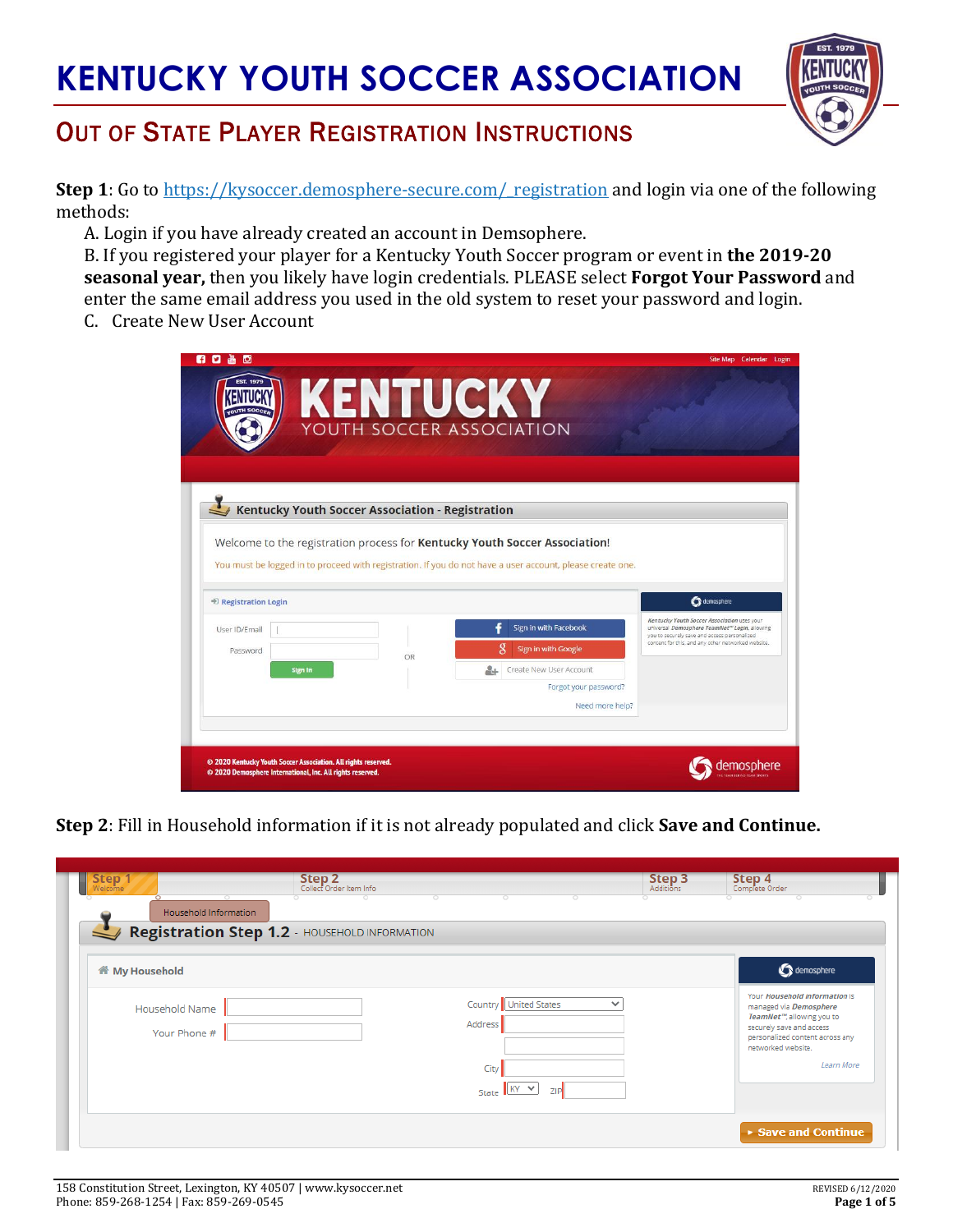

### OUT OF STATE PLAYER REGISTRATION INSTRUCTIONS

**Step 3**: Click on Register a Participant.

|                                                                |                                                  |        | <b>E</b> Help                                                                                |
|----------------------------------------------------------------|--------------------------------------------------|--------|----------------------------------------------------------------------------------------------|
| Step 1                                                         | Step 2<br>Collect Order Item Info                | Step 3 | Step 4<br>Complete Order                                                                     |
| $\circ$                                                        | Select Order Item                                |        | σ<br>n                                                                                       |
|                                                                | <b>Registration Step 1.3 - SELECT ORDER ITEM</b> |        |                                                                                              |
|                                                                |                                                  |        |                                                                                              |
| What would you like to do?                                     |                                                  |        |                                                                                              |
|                                                                |                                                  |        |                                                                                              |
|                                                                |                                                  |        |                                                                                              |
| Step 3                                                         | <b>Register a Participant</b>                    |        |                                                                                              |
|                                                                |                                                  |        |                                                                                              |
|                                                                |                                                  |        |                                                                                              |
|                                                                |                                                  |        | Registration service provided by Demosphere International, Inc. - review the Privacy Policy. |
|                                                                |                                                  |        |                                                                                              |
|                                                                |                                                  |        |                                                                                              |
| © 2020 Kentucky Youth Soccer Association. All rights reserved. |                                                  |        |                                                                                              |

**Step 4**: Select a member to register.

- A. If players populate, select the correct player and then hit **Save and Continue.**
- B. If the player does not populate, click on **Create New Member.** Enter the player information and click on **Save and Continue.**

| 80 & C<br><b>EST. 1979</b>                      | <b>KENTUCKY</b>                                                                                                         |                                     |        | Site Map Calendar Login                                                                                                                                                                                          |
|-------------------------------------------------|-------------------------------------------------------------------------------------------------------------------------|-------------------------------------|--------|------------------------------------------------------------------------------------------------------------------------------------------------------------------------------------------------------------------|
|                                                 | YOUTH SOCCER ASSOCIATION                                                                                                |                                     |        |                                                                                                                                                                                                                  |
| Step 1                                          | Step 2<br>Collect Order Item Info<br><b>Identify Participant</b><br><b>Registration Step 2.1</b> - IDENTIFY PARTICIPANT | Step 4                              | Step 3 | <b>ED</b> Help<br>Step 4<br>Complete Order                                                                                                                                                                       |
| 을 Select Household Member to Register<br>O<br>C | $\circ$                                                                                                                 | <b>Create New Member</b><br>$\circ$ |        | demosphere<br>Your Household Members are<br>managed via Demosphere<br>TeamNet <sup>re</sup> , allowing you to<br>securely save and access<br>personalized content across any<br>networked website.<br>Learn More |
| ← Back / Edit                                   |                                                                                                                         |                                     |        | <b>Save and Continue</b><br>Registration service provided by Demosphere International, Inc. - review the Privacy Policy.                                                                                         |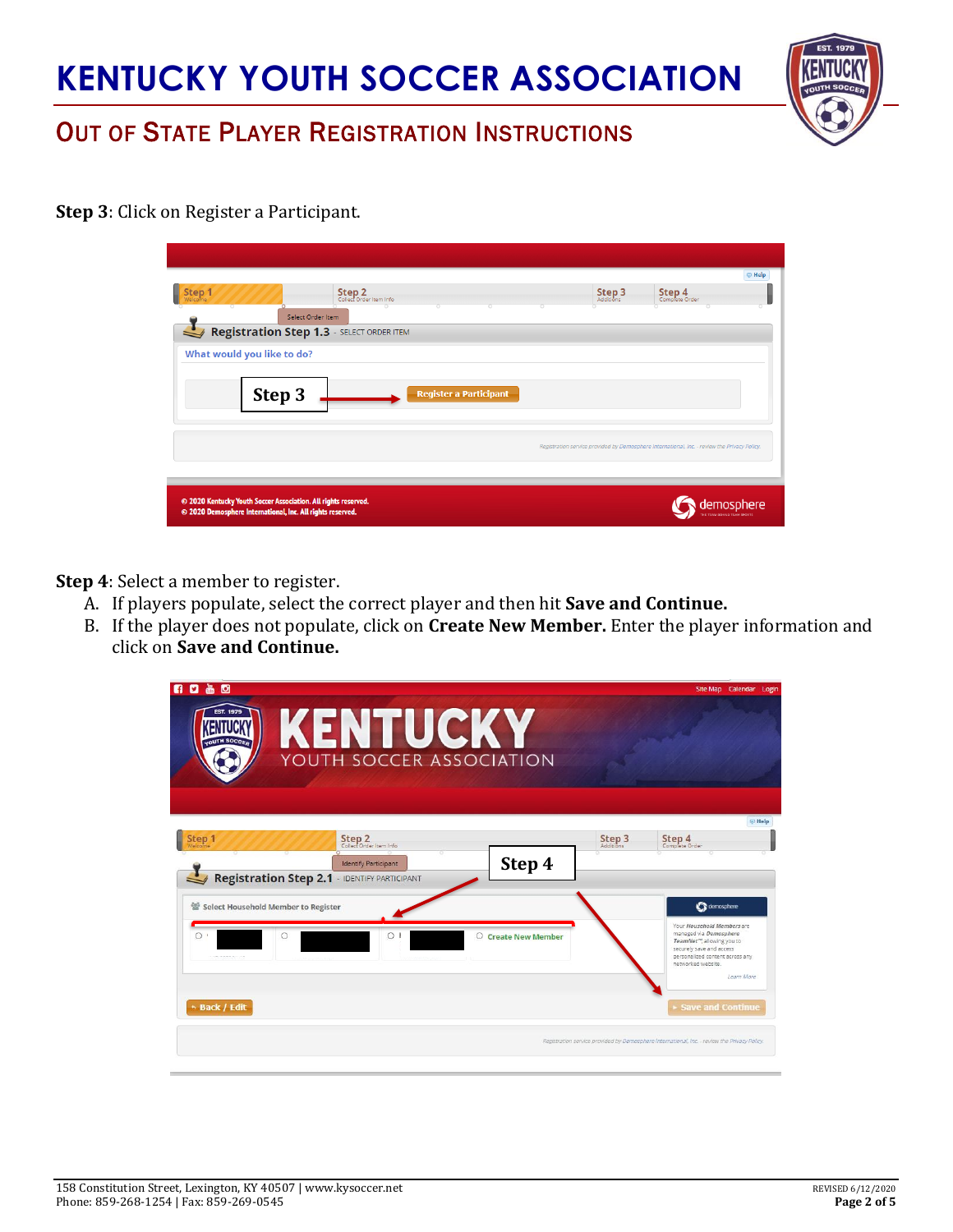

## OUT OF STATE PLAYER REGISTRATION INSTRUCTIONS

**Step 5**: Select Out of State Player from the Drop-Down bar for the registration program **Step 6**: Select the appropriate age group. Click **continue.**

| You are registering: Celia Kirkpatrick                                 |                                                                                              | Step 2<br>Step 1                                                                                                                                                                                                                                                                                                                                                                                                                                                                                                                                                                                                                                                                                                                                                                                                                                                                                                                                               | Step 3<br>Step 4<br>Complete Order |
|------------------------------------------------------------------------|----------------------------------------------------------------------------------------------|----------------------------------------------------------------------------------------------------------------------------------------------------------------------------------------------------------------------------------------------------------------------------------------------------------------------------------------------------------------------------------------------------------------------------------------------------------------------------------------------------------------------------------------------------------------------------------------------------------------------------------------------------------------------------------------------------------------------------------------------------------------------------------------------------------------------------------------------------------------------------------------------------------------------------------------------------------------|------------------------------------|
| Step 2<br><b>Step</b>                                                  | Step 4<br>Complete Order<br>Step 3                                                           | Select Season<br>Registration Step 2.2 - SELECT SEASON<br><b>Select an Open Registration Se</b>                                                                                                                                                                                                                                                                                                                                                                                                                                                                                                                                                                                                                                                                                                                                                                                                                                                                | Step 6                             |
| Select Season<br>Step 5<br>Registration Step 2.2 - SELECT SEASON       |                                                                                              | Select the Season you are registerin                                                                                                                                                                                                                                                                                                                                                                                                                                                                                                                                                                                                                                                                                                                                                                                                                                                                                                                           |                                    |
| Select an Open Registration Season<br>Select the Season you are regist |                                                                                              | Out of State Player Registration - 2020-2021 Out of State Player Registration V<br>Based on eligibility, Registrant will be placed into the following Season Grouping:<br>Girls > U7 & Below - \$35.00 ><br>Seasonal Grouping Fees<br>OUT OF STATE PLAYER REGISTRATION FEE   \$35.00<br>This form, or your respective State Association online forms, must be completed by all players/coaches requesting permission to participate with a State<br>Association other than the State in which they reside as well as by any players/coaches moving from one State Association to another tiring the Seasonal Year.<br>If using this Form, it is the responsibility of those seeking approval to participate in another state to submit the appropriate approval to parties within both the<br>releasing and accepting State Associations. This form, or your respective State Association online forms, must be completed by all playes to paraches requesting |                                    |
|                                                                        |                                                                                              | permission to participate with a State Association other than the State in which they reside as well as by any players/coaches moving frie to one State Association<br>to another during the Seasonal Year. If using this Form, it is the responsibility of those seeking approval to participate in another state to upmth the appropriate<br>approval to parties within both the releasing and accepting State Associations.                                                                                                                                                                                                                                                                                                                                                                                                                                                                                                                                 |                                    |
| + Back / Edit                                                          | ▶ Continue                                                                                   | US Youth Soccer Rule 201 requires that a youth player register each seasonal year in the State Association in which he/she resides with his/N r parent(s)<br>/guardian(s). A youth player wishing to participate with a team from a State Association other than the state in which they reside must receive written<br>permission from both State Associations prior to participation.                                                                                                                                                                                                                                                                                                                                                                                                                                                                                                                                                                        |                                    |
|                                                                        | Registration service provided by Demosphere International, Inc. - review the Privacy Policy. | Instructions:<br>1.) The player must register and pay any appropriate fee(s) in the state in which they reside.<br>2.) Complete the online Permission Form and pay appropriate fees to receive approval.<br>3.) Out of State Fees: \$35.00 Your Home State Association must complete the Home section of this form.<br>4.) Permission to play is valid for seasonal year applied for and must be obtained every seasonal year.                                                                                                                                                                                                                                                                                                                                                                                                                                                                                                                                 |                                    |
|                                                                        |                                                                                              | → Back / Edit                                                                                                                                                                                                                                                                                                                                                                                                                                                                                                                                                                                                                                                                                                                                                                                                                                                                                                                                                  | $\triangleright$ Continue          |

**Step 7**: Select the **parent/guardian** – use the drop-down bar if they are an existing member or create a new member. Click on **Save and Continue.**

| Step 1<br>Step 2<br>Collect Order Item Info<br>Welcome<br>o<br>o<br>Step 7<br><b>Registration Step</b><br>$\rightarrow$ | Additional Information<br><b>FORMATION</b>                       | Step 3<br>Additions | Step 4<br>Complete Order                                                                                                     |
|-------------------------------------------------------------------------------------------------------------------------|------------------------------------------------------------------|---------------------|------------------------------------------------------------------------------------------------------------------------------|
| Parent 1 and Parent 2 will be given admin locun access to this household with a valid email address                     |                                                                  |                     | demosphere                                                                                                                   |
| Parent 1                                                                                                                | Parent 2                                                         |                     | Your Household Members are<br>managed via Demosphere                                                                         |
| <b>O</b> Select Existing Member<br>○ Create New Member                                                                  | <b>O</b> Select Existing<br>O Create New Member<br><b>Member</b> |                     | TeamNet <sup>14</sup> , allowing you to<br>securely save and access<br>personalized content across any<br>networked website. |
| Select<br>$\checkmark$                                                                                                  |                                                                  | $\check{~}$         | Learn More                                                                                                                   |
| <b>First Name</b>                                                                                                       | <b>First Name</b>                                                |                     |                                                                                                                              |
| Last Name                                                                                                               | <b>Last Name</b>                                                 |                     |                                                                                                                              |
| Email Address                                                                                                           | <b>Email Address</b>                                             |                     |                                                                                                                              |
| Phone Number                                                                                                            | <b>Phone Number</b>                                              |                     |                                                                                                                              |
| Relationship to Participant<br>$\checkmark$                                                                             | Relationship to Participant                                      | $\checkmark$        |                                                                                                                              |
| ↑ Back / Edit                                                                                                           |                                                                  |                     | ▶ Save and Continue                                                                                                          |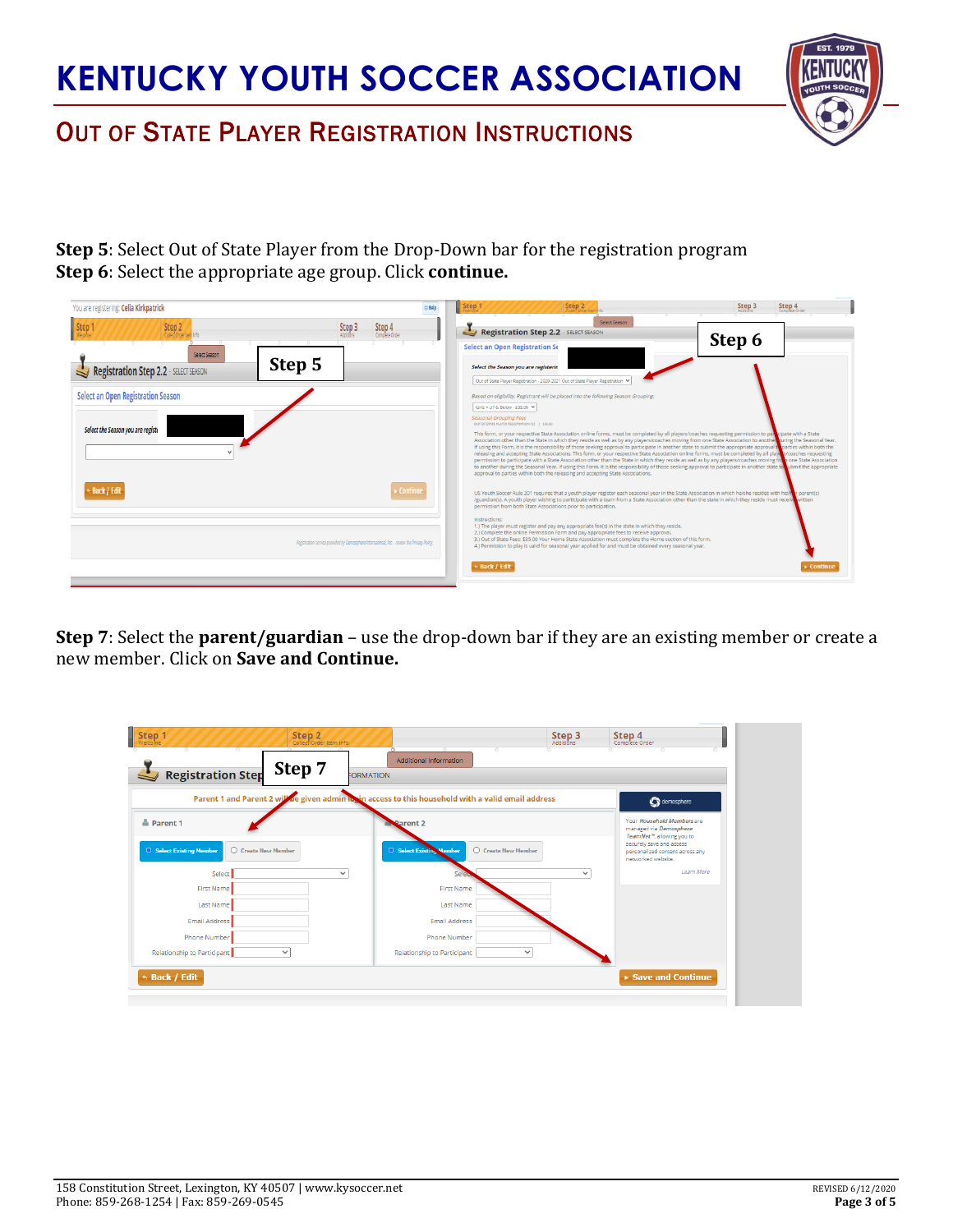

## OUT OF STATE PLAYER REGISTRATION INSTRUCTIONS

**Step 8**: Select the **state association** that the player will be going to from the drop-down bar and write the **team name** in the text box then click on **Save and Continue**.

| You are registering: C                                      |                                   | 2021 Out of State Player Registration |                            | <b>E</b> Help                                                                 |
|-------------------------------------------------------------|-----------------------------------|---------------------------------------|----------------------------|-------------------------------------------------------------------------------|
| Step 1<br>Welcom                                            | Step 2<br>Collect Order Item Info |                                       | <b>Step 3</b><br>Additions | Step 4<br>Complete Order                                                      |
|                                                             |                                   | $\circ$<br><b>Registration Form</b>   |                            |                                                                               |
| Registration Step 2.4 - REGISTRATION FORM                   |                                   |                                       |                            |                                                                               |
| 2020-2021 Out of State Player Registration                  |                                   | Step 7                                |                            |                                                                               |
| Select State Association: Ohio South V<br><b>Team Name:</b> |                                   |                                       |                            |                                                                               |
| 6 Back / Edit                                               |                                   |                                       |                            | Save and Continue                                                             |
|                                                             |                                   |                                       |                            | Bestemates southe southed by Besteman base language of less sentiments of the |

**Step 9**: Review the Registration and Click **Continue.**

**Step 10**: This section notes that there is a credit card processing fee of \$1.45 for credit card payments but no additional fee for paying via check. Please select the check box then click on **Continue.**

**Step 11**: Click on **Register a Participant** if you have a second player to register OR **No, Proceed to Next Step** if you have no more players to register.

**Step 12:** Review the Cart and click **Proceed to Checkout**

**Step 13:** Select your method of payment by choosing the **image of credit cards** or the **image of a check**. If you select credit card, please enter your information and click on submit order. If you select check, please click on submit order.

| JUDILIIL ULULL.                                        | Step 13<br>\$36.45                         |
|--------------------------------------------------------|--------------------------------------------|
| <b>Payment Information</b>                             |                                            |
| $rac{\text{OHEN}}{\text{MSE}}$<br>Select payment type: |                                            |
| Selected Payment Method: Credit Card WEAD COMERCITY    |                                            |
| Last Name<br>Cardholder's Name<br><b>First Name</b>    | Card Number                                |
| Country United States<br>$\checkmark$                  | Security Code                              |
| Billing Address                                        | Expiration $\vert$ 01 $\vee$ / 2020 $\vee$ |
| <b>COL</b>                                             |                                            |
| City                                                   |                                            |
| OH Y<br>State                                          |                                            |
| ZIP                                                    |                                            |
|                                                        |                                            |
|                                                        |                                            |
| <b>Back / Edit</b>                                     | <b>Submit Order</b>                        |
|                                                        | Amount to Pay: \$36.45                     |

#### **Please note:**

Your registration will be processed and emailed to you within **48 business hours** of the completed registration\*.